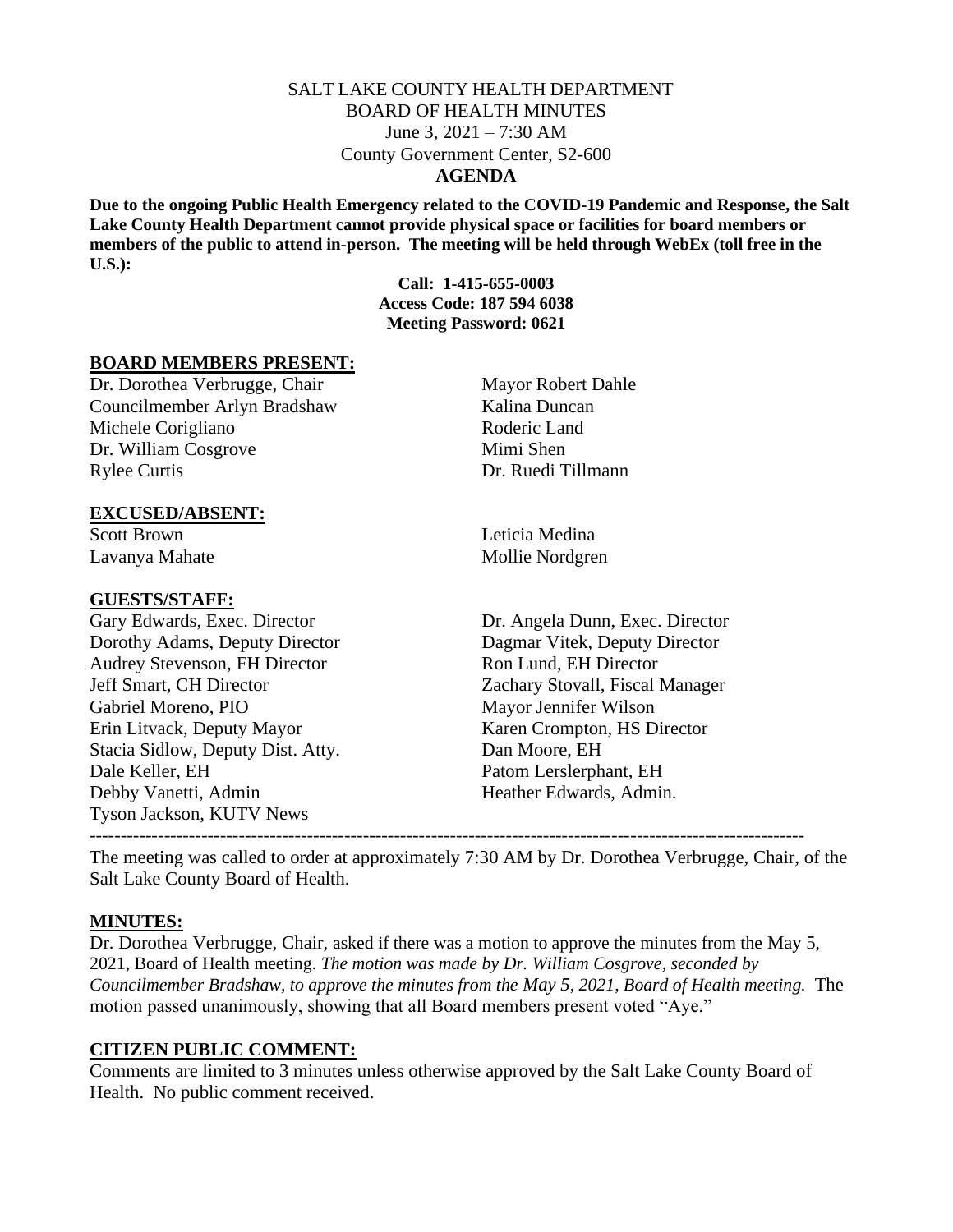Board of Health Minutes May 5, 2021 Page 2

## **CHAIR'S REPORT:**

#### *Excused Board Members*

Dr. Verbrugge informed the Board that Scott Brown and Mollie Nordgren asked to be excused from the meeting today.

#### *Health Department Executive Director*

Dr. Verbrugge welcomed Dr. Angela Dunn, who began on June 1, 2021, as the new Executive Director for the Salt Lake County Health Department. Dr. Verbrugge informed Board members that this will be Gary Edwards last meeting as the Executive Director.

## *Environmental Quality Advisory Committee (EQAC) Chair*

Dr. Verbrugge informed the Board that Scott Brown has been representing the Board as the EQAC Chair and this position needs to be filled as Scott's term will end on June 30, 2021. She asked Board members to consider this position and stated that she will ask for a motion to appointment a member during the August Board meeting.

## *Utah Association of Local Boards of Health (UALBH) Representative*

Dr. Verbrugge asked the Board to select a representative for the UALBH steering committee to replace Scott Brown. Michele Corigliano stated she would be willing to represent the Board and Dr. Verbrugge asked if there was a motion to approve. *The motion was made by Councilmember Bradshaw, seconded by Dr. William Cosgrove, to appoint Michele Corigliano as a Salt Lake County Board of Health representative on UALBH.* The motion passed unanimously, showing that all Board members present voted "Aye."

## *Board Resolution Recognizing the Retirement of Gary Edwards*

Dr. Verbrugge presented a resolution honoring Gary on his upcoming retirement and highlighted the resolution which thanked him for his sixteen years of service to the Salt Lake County Health Department, for his sound advice and valued counsel, and for all that he contributed to the and the department and Board of Health. Dr. Verbrugge asked if there was a motion to adopt the resolution. *The motion was made by Dr. William Cosgrove, seconded by Councilmember Bradshaw, to adopt the resolution.* The motion passed unanimously, showing that all Board members present voted "Aye."

## **DIRECTOR***'***S REPORT:**

## *Public Health Accreditation Board (PHAB) Update*

Gary reminded Board members that the department submitted the PHAB reaccreditation application at the end of 2019 and a virtual site visit will take place before the end of 2021; a PHAB accredited health department must reapply every five years to maintain their accreditation status.

## *COVID Response After-Action Report*

Gary informed the Board that the department is beginning to plan for an internal after-action report for the COVID Health response. These reports are used as an opportunity to review each of the aspects of the health response and to learn from these efforts to continue to improve the work done in our department.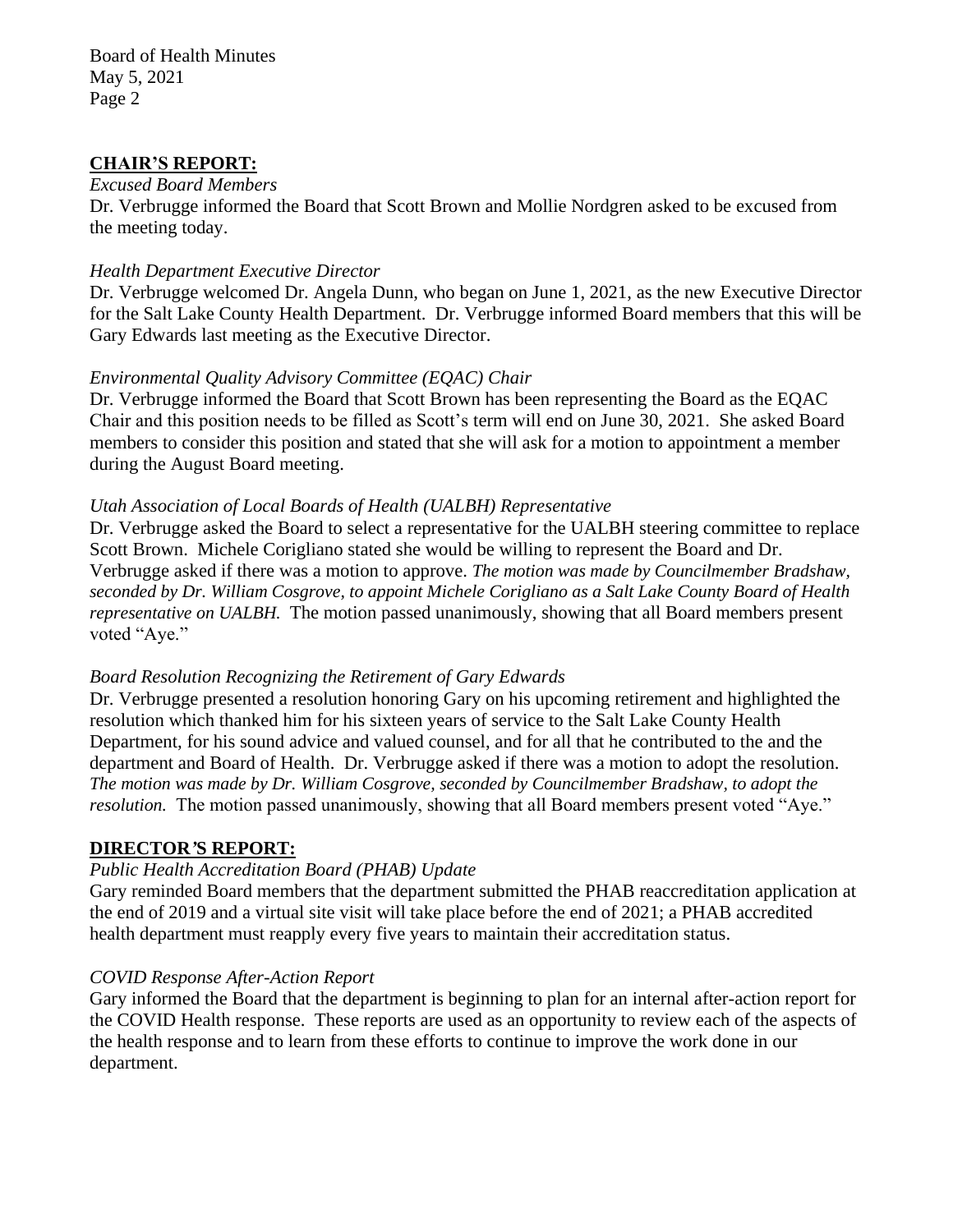# *Utah Association of Local Health Departments (UALBH) Symposium*

Gary thanked Michele for her willingness to serve as a Board representative on the UALBH Steering Committee and informed the Board that the annual symposium will be held on September 23-24, 2021, in Richfield, additional details will be shared with the Board once available.

# *Final Board Meeting*

Gary thanked Board members for their service to Salt Lake County and thanked them for their support of him and the health department. He will be retiring from a forty-year career in public health, sixteen of those served in Salt Lake County. Gary thanked the dedicated colleagues and staff he has had the privilege to work with during those years and is confident that the health department will continue to "be the best at becoming better".

# *Dr. Angela Dunn Introduction*

Dr. Dunn informed the Board that she is excited to be working alongside them and the health department. She will be working with Gary during the month of June as they transition responsibilities of the Executive Director and hopes to carry on the legacy that Gary started.

# **MAYOR COMMENTS:**

Mayor Jennifer Wilson thanked Gary for his years of service and welcomed Dr. Angela Dunn to Salt Lake County. She stated that she will be engaging with the Board of Health during future meetings as she continues to support public health efforts.

# **2021 JUNE BUDGET ADJUSTMENTS:**

Zachary Stovall, Fiscal Manager, presented information on the 2021 June budget adjustments that will be presented to the County Council for approval, through a PowerPoint presentation. Slides included:

- June Adjustment Grant True Ups
- June Adjustment COVID Cut Restoration
- June Adjustment County True Up
- Fund Balance

Dr. Verbrugge stated that the Board Finance Committee met to review all of the budget adjustments being proposed and asked for a motion to approve forwarding the request to the Mayor and County Council. *The motion was made by Mayor Robert Dahle, seconded by Dr. William Cosgrove, to approve the 2021 budget adjustments.* The motion passed unanimously, showing that all Board members present voted "Aye."

For more detailed information, please see a hardcopy of the handouts and presentation included in the Board of Health meeting folder.

# **DEPARTMENT HOMLESS ENCAMPMENT RESPONSIBLITIES:**

Dale Keller, Sanitation and Safety Bureau Manager, presented information on encampment cleanups through a PowerPoint presentation. Slides included:

- Fall 2020 Channel 13 Special Report
- Pre-Operation Rio Grande 2017